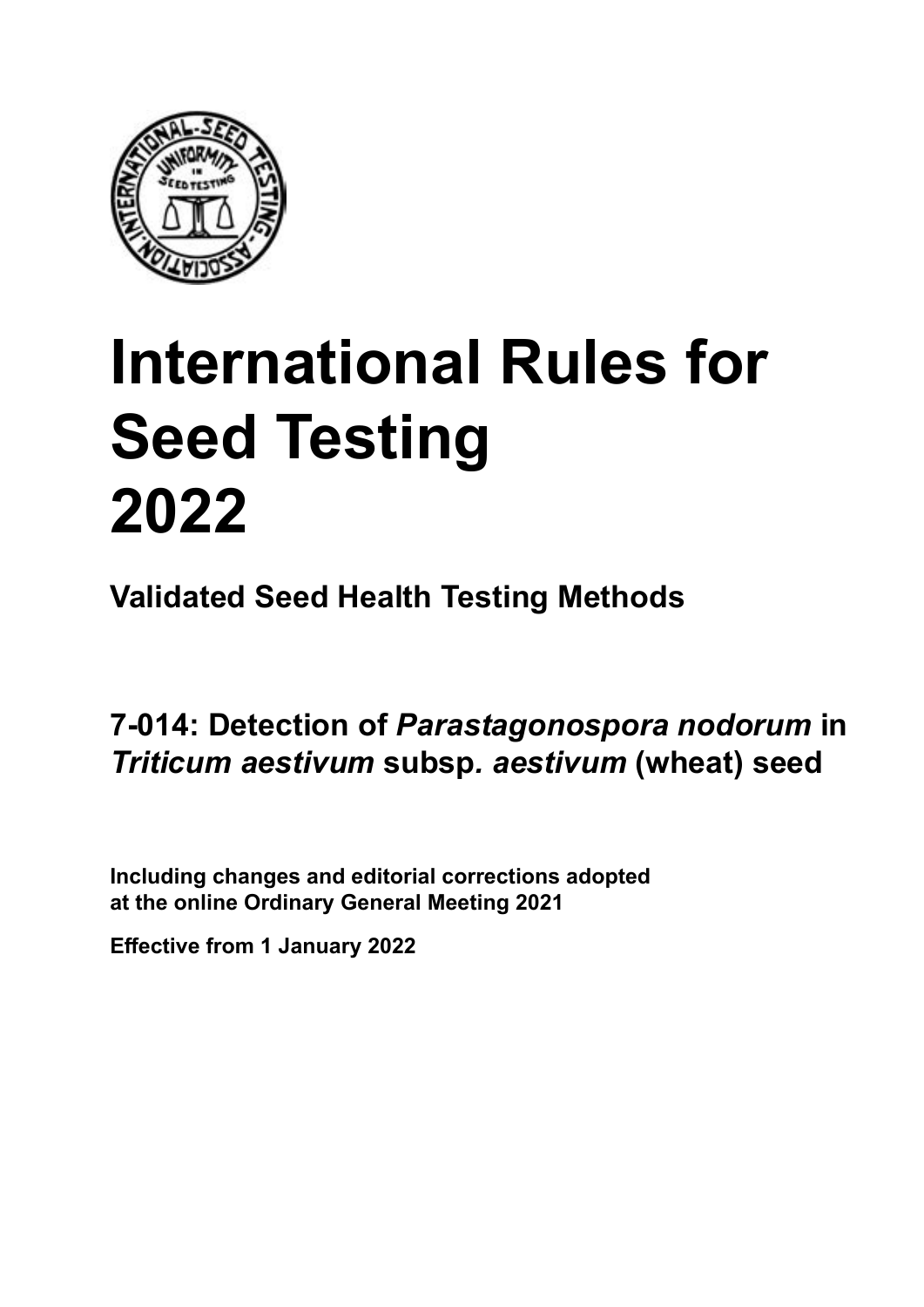### **Validation reports**

See References. Copies are available by e-mail from the<br>ISTA Secretariat at ista.office@ista.ch. ISTA Secretariat at ista.office@ista.ch.

lems relating to this method to the ISTA Seed Health Com-<br>mittee, c/o ISTA Secretariat. mittee, c/o ISTA Secretariat.<br>i Please send comments, suggestions or reports of prob-

## **Limitation de responsabilité Disclaimer**

Whilst ISTA has taken care to ensure the accuracy of the<br>methods and information described in this method description, ISTA shall not be liable for any loss or damage, etc.<br>resulting from the use of this method.<br>. resulting from the use of this method. Whilst ISTA has taken care to ensure the accuracy of the methods and information described in this method descrip-<br>tion, ISTA shall not be liable for any loss or damage, etc. tion, ISTA shall not be liable for any loss or damage, etc.<br>resulting from the use of this method.

## **Medidas de seguridad Sicherheitsmaßnahmen Sécurité Safety precautions**

Ensure you are familiar with hazard data and take Ensure you are familiar with hazard data and take<br>appropriate safety precautions, especially during weighing out of ingredients. It is assumed that persons carrying out this test are in a laboratory suitable for carrying out microbiological procedures and familiar with the principles of Good Laboratory Practice, Good Microbiological Practice, and aseptic techniques. Dispose of all waste materials in an appropriate way (e.g. autoclaving, disinfection) and in accordance with local health, environmental and safety regulations. Glade 7: Validated Deed Health Testing holes by Safety precentions and the Sack Testing about the Sack Testing Control of the Sack Testing von Sale of the Unit of the Sack Testing von Sale of the Unit of the Sack Testing v microbiological procedures and familiar with the principles<br>of Good Laboratory Practice, Good Microbiological Practice,<br>and aseptic techniques. Dispose of all waste materials in<br>an appropriate way (e.g. autoclaving, disinf fallstoffe sind auf geeignete Weise und entsprechend der vor Ort über der vor Ort über und Umwelt- und Umwelt-<br>Eine und Umwelt-Effective Counter of Nicholas Devel Teach Teach Teach Devel Safety precedutions<br>
Yaristotic energy of Safety precedutions and Safety precedutions of the United Safety precedutions of the United Sementary and Sementary and of Good Laboratory Practice, Good Microbiological Practice,<br>and aseptic techniques. Dispose of all waste materials in<br>an appropriate way (e.g. autoclaving, disinfection) and in Validation reports<br>
Since The Texture 1988 and the system of the Since Theorem and the Since Theorem and the system of the Since The Since The Since The Since The Since The Since The Since The Since The Since The Since The Ensure you are familiar with hazard data and take<br>appropriate safety precautions, especially during weighing<br>out of ingredients. It is assumed that persons carrying<br>out this test are in a laboratory suitable for carrying o

## **Nota sobre el uso de traducciones Anmerkung zur Benutzung der Übersetzungen Note on the use of the translations**

The electronic version of the International Rules for Seed Testing includes the English, French, German and Spanish versions. If there are any questions on interpretation of the ISTA Rules, the English version is the definitive version. The electronic version of the International Rules for Seed Testing includes the English,<br>French, German and Spanish versions. If there are any questions on interpretation of the<br>ISTA Rules, the English version is the defin The electronic version of the International Rules for Seed Testing includes the English,<br>French, German and Spanish versions. If there are any questions on interpretation of the

Published by **Extending Association (ISTA)** The International Seed Testing Association (ISTA) Zürichstr. 50, CH-8303 Bassersdorf, Switzerland

© 2022 International Seed Testing Association (ISTA)

Alle Rechte vorbehalten. Kein Teil dieses Werkes darf in irgendwelcher Form oder durch Online ISSN 2310-3655

All rights reserved. No part of this publication may be reproduced, stored in any retrieval All rights reserved. No part of this publication may be reproduced, stored in any retrieval<br>system or transmitted in any form or by any means, electronic, mechanical, photocopying,<br>recording or otherwise, without prior per recording or otherwise, without prior permis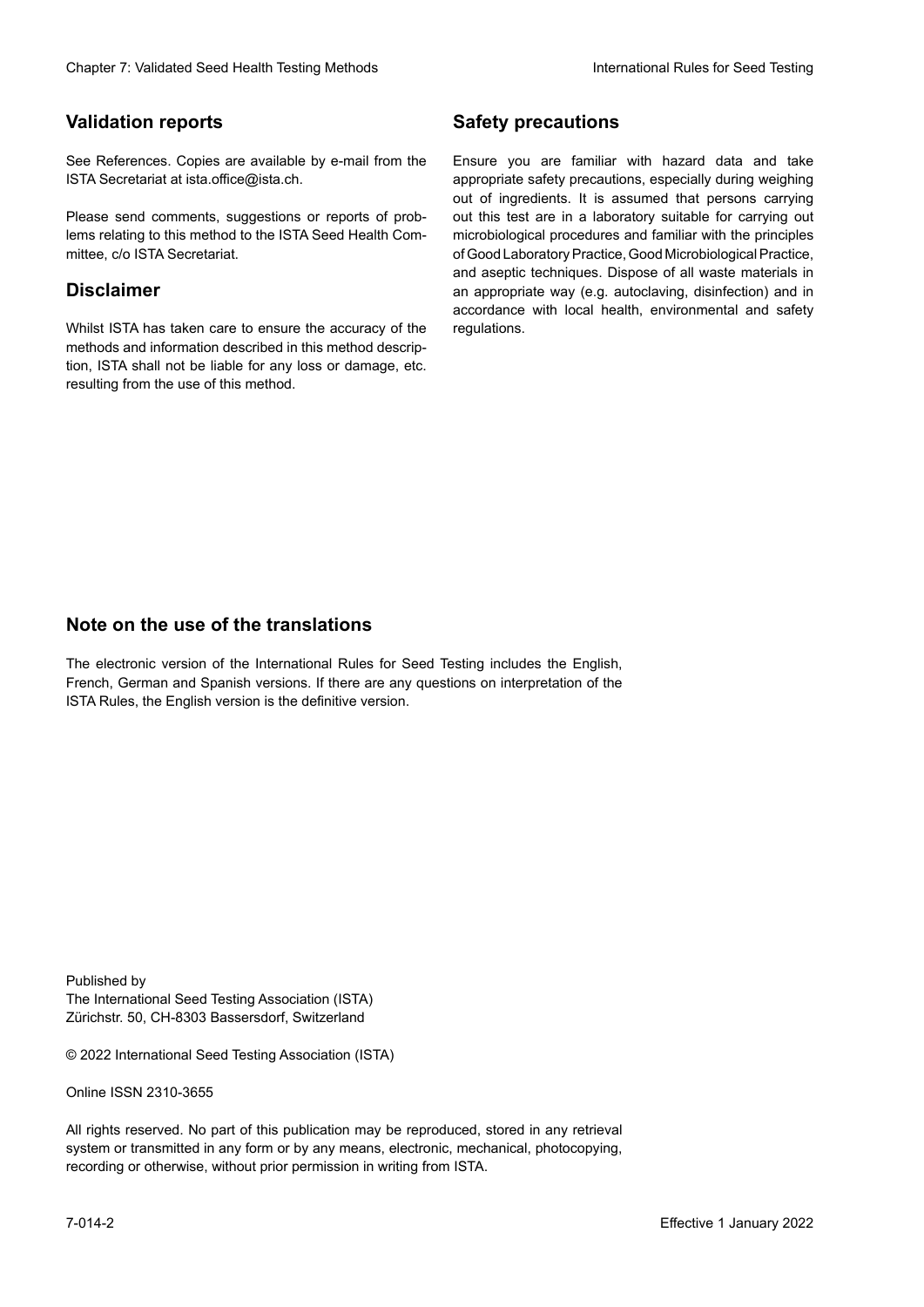# **7-014: Detección de** *Parastagonospora nodorum* **en 7‑014: Nachweis von** *Parastagonospora nodorum* **an Detection of** *Parastagonospora nodorum* **in**  7-014: Detection of *Parastagonospora nodorum* in<br>*Triticum aestivum* subsp. *aestivum* (wheat) seed

Host: Triticum aestivum L. subsp. aestivum

- **Patógeno(s):** *Parastagonospora nodorum* (Berk.) **Pathogen(s):** *Parastagonospora nodorum* (Berk.) Quaedvl., Verkley & Crous 2013, syn. *Stagonospora nodorum*, syn. *Septoria nodorum* Berk. (Perfect state to *Leptosphaeria nodorum* Mailer) form *Leptosphaeria nodorum* Mailer) *Leptosphaeria nodorum* Mailer) *Leptosphaeria nodorum* Mailer) **Pathogen(s):** *Parastagonospora nodorum* (Berk.)<br>Quaedvl., Verkley & Crous 2013, syn. *Stagonospora*<br>*nodorum* syn. *Septoria nodorum* Berk. (Perfect state Quaedvl., Verkley & Crous 2013, syn. *Stagonospora*
- Prepared by: ISTA-PDC Method Validation Sub-committee

**Autores:** ISTA-PDC Method Validation Sub-committee **Autoren:** ISTA-PDC Method Validation Sub-committee **Préparé par :** Sous-Comité de Validation des Méthodes Authors: ISTA-PDC Method Validation Sub-committee

### **Historial de revisiones Revisionsstand Historique de la révision Revision history**

- Versión 1.0, 2001-11-20  $Version 1.0, 2001-11-20$
- Revised 2001-11-20, J. Sheppard
- Reprinted with editorial changes 2003
- Version 1.1, 2008-01-01: Treated seed revised; Reporting results revised
- Version 1.2, 2010-01-01: Footnote 2 added to malt agar ingredients

Version 1.3, 2014-01-01: Streptomycin sulphate added to malt agar; addition of positive control; pathogen renamed *Stagonospora*; reference culture mandatory

- Version 1.4, 2017-01-01: Reporting results revised
- Version 1.5, 2018-01-01: Changes to the taxonomic names of fungi
- Version 1.6, 2021-01-01: Sample preparation changed to Sample size and paragraph revised; Media and solutions revised
- Version 1.7, 2022-01-01: Methods (pretreatment) revised

### **Background** Die Methode ist im Original zunächst veröffentlicht wor-

This method was originally published in the ISTA Handbook of Seed Health Testing in November 1964 as S.3.<br>No 10 and arrived in 1984 by M. Kietniker, Dundang sook of seea Treature results in November 1984 as s.s.<br>No. 19 and revised in 1984 by M. Kietreiber, Bundesan- $\frac{1}{100}$ . 17 and revised in 1704 by  $\frac{1}{100}$ . Kieuvichor, Bandesan corporado en el nuevamente revisado en el nuevo de *Capítulo <sup>7</sup> 7* en el 2002 de la estado de la estado 1999 de la estado 1999 de la estado 1999 de la estado 1999 de la estado 1999 de la estado 1999 de la estado 1999 de la estado 1999 de la estado 1999 de la estado 1999 de la estado 1 m 2002 nom die 1999 edition of the ISTA Kutes. The method was reviewed by the ISTA-Seed Health Committee in 2006 (Cockerell & Koenraadt, 2007) with the rec-W. D and Forsed in 1904 by M. Kielefoet, Bandesan  $\frac{1}{4}$  independent Anhang  $\frac{1}{4}$  den  $\frac{1}{4}$  der Austria. The include was inder ISTA-Vorschriften von 1999 über der ISTA-Vorschriften von 1999 über der Me-Me-Me-Me-Me-Me-Me-Meth  $2002$  from the 1999 edition of the ISTA-Nutes. The Pflanzenbau, Mien, Austria. The méthode a été incorporée stalt für Pflanzenbau, Wien, Austria. The method was inin 2002 from the 1999 edition of the ISTA Rules. The method was reviewed by the ISTA-Seed Health Commit-<br>tee in 2006 (Cockerell & Koenraadt, 2007) with the rec-International Rules for Seed Testing Company of the Company of the Company of the Company of the Company of the Company of the Company of the Company of the Company of the Company of the Company of the Company of the Comp corporated into the newly revised *Annexe to Chapter 7*  ommendation to accept for a further five years.

## **Semilla tratada Behandeltes (gebeiztes) Saatgut Semences traitées Treated seed**

This method has not been validated for the determina-<br>tion of *Parastagonospora nodorum* on treated seed. Seed tion of *Parastagonospora nodorum* on treated seed. Seed treatments may affect the performance of the method. todo. (Definición de tratamiento: todo proceso físico, bio-beeinflussen. (Definition "Behandlung": jegliches Verfah(Definition of treatment: any process, physical, biological or chemical, to which a seed lot is subjected, including  $\frac{1}{2}$  seminum, to which a seed for  $\frac{1}{2}$  semi- $\sec$  countger; see  $(2.3)$ seed coatings. See 7.2.3.)

### Samnle si<del>z</del>e **Probengröße** La taille de l'échantillon (nombre total de semences tes-**Sample size**

 $\mathbb{E}$  tamaño de la muestra a ser analizada (número total de la muestra a ser analizada (número total de la muestra de la muestra a ser analizada (número total de la muestra de la muestra de la muestra de la muestra de I'm analysis analysis and dependent of the sample (total number of seeds tested) size to be tested depends on the desired tolerance standard (maximum acceptable percentage of seeds infested) and detection limit (theoretical minimum number of pathogen propagules (theoretical minimum number of pathogen propagules<br>per seed which can be detected). The minimum sample size should be 400 seeds. The sample (total number of seeds tested) size to be tested The sample (total number of seeds tested) size to be tested<br>depends on the desired tolerance standard (maximum ac-<br>ceptable percentage of seeds infested) and detection limit<br>(theoretical minimum number of pathogen propagul

#### **Materiales Matériel Materials**

- Reference material: reference cultures or other appropriate material **in**
- Media: malt agar or potato dextrose agar with streptomycin sulphate **Solution de sodium (chlore disponible mycin**) sulphate
- **Sodium hypochlorite solution:** (1 % available chlorine) for seed disinfection
- **Petri dishes:** when sowing density is given by a number of seeds ner Petri dish. a diameter of 90 mm is ber of seeds per Petri dish, a diameter of 90 mm is assumed
- **Incubator:** capable of operating in the range  $20 \pm 2$  °C **Inkubator:** Temperaturbereich 20 ±2 °C

#### **Methods Methoden Methods** 1. Prétraitement : Recouvrir les semences d'une solution

- 1. Pretreatment: Immerse seeds in a solution of so-<br>dinne bypochlorite  $(N_QC1)$  (1% cycloble obloring) 1. Prededinemi minister secas in a solution of secare dium hypochlorite (NaOCl) (1 % available chlorine) for 10 min, then drain, rinse well in sterile water and agua estéril y drenar. 2. Ensemencement : drain again. uram agam.<br>Die einde volgen und abspülen und abspülen und abtropfen lassen. <sup>2</sup> diam agam.<br>2.1 Placer de maximum, est instrument maximum, est instrument maximum, est instrument maximum, est instrument m
- and age
- 2.1 Poner asépticamente un máximo de 10 semillas, uni $f(x)$  formula distribution distribution del again del again del again del again del again del again del again del again del again del again de la superficie del again de la superficie de la superficie de la superficie de spaced, onto the agar surface of each malt agar or po-2.2 Control positivo de referencia de referencia de referencia de referencia de referencia de referencias de r 2. Fraung.<br>0. 1. Austrian 2.1 Aseptically place a maximum of 10 secus, evenly rato dextrose-agar-plate.<br>régulièrement espacées, surface de l'agar de l'agar de l'agar de l'agar de l'agar de l'agar de l'agar de l'aga 2.1 Aseptically place a maximum of 10 seeds, evenly semences de manières de manières de manières de manières de manières de manières de la manière de la manière d tato dextrose agar plate.
- Positive control (reference material): Aseptically Positive control (reference material): Aseptically<br>place seeds in an appropriate number of plates to obtain the reference culture, or plate a reference culture 2.2 Positive control (reference material): Aseptically tain the reference culture, or plate a reference culture<br>on media. The number of plates required will depend 2.2 Positive control (reference material): Aseptically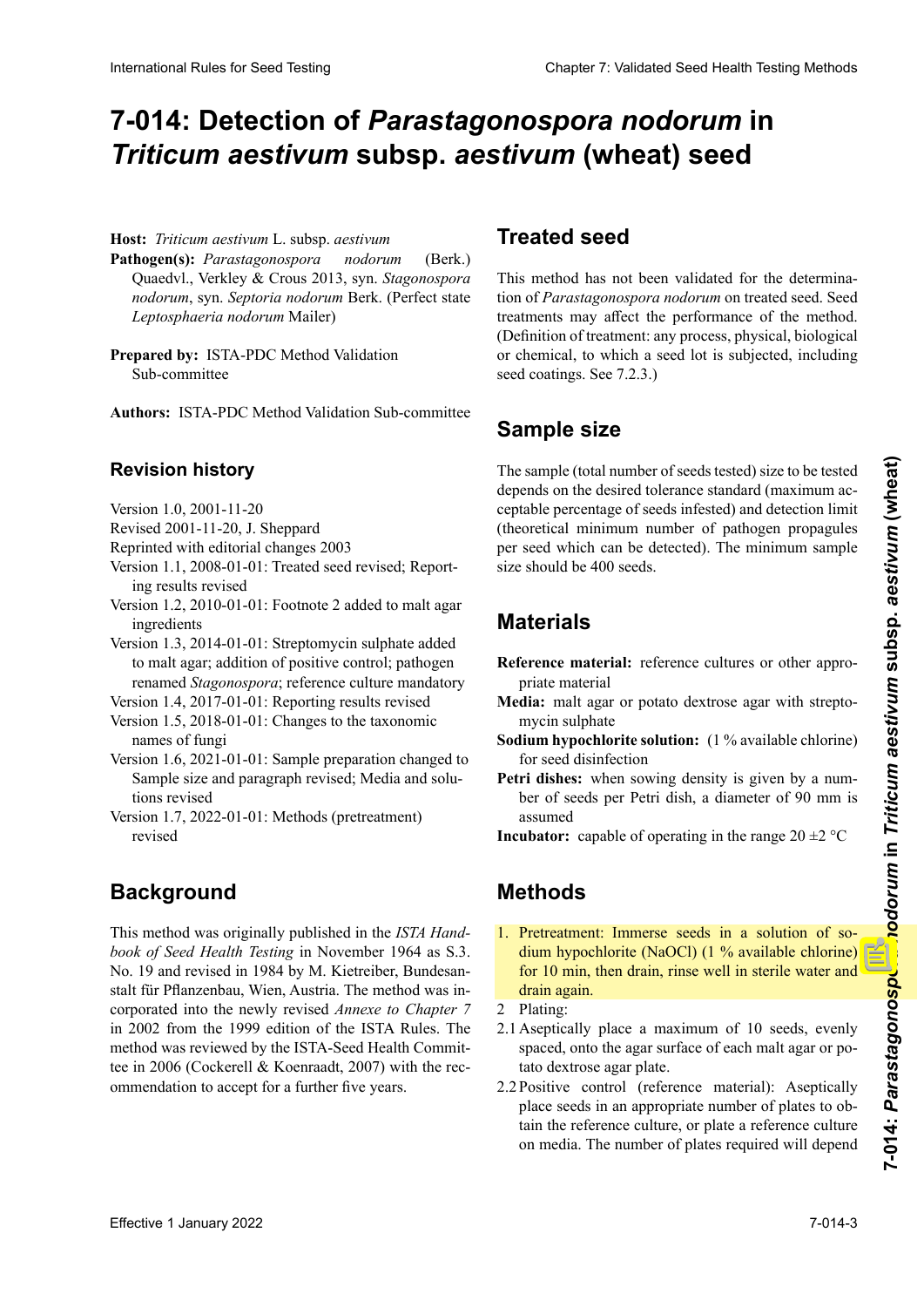on the level of contamination of the positive control seed lot. lote de semillas de control positivo. Aussi volta de control positivo en el material de control positivo de con

- 3. Incubation: 7 days at 20 °C in darkness.
- seed lot.<br>3. Incubation: 7 days at 20 °C in darkness.<br>4. Examination: After 7 days examine each seed by naked eve for slow-growing circular colonies of dense ked eye for slow-growing circular colonies of dense white or cream mycelium that often covers infected<br>seeds. The reverse of the colony is vellow/brown seeds. The reverse of the colony is yellow/brown becoming darker with age. Compare with positive se más oscuro con el tiempo. Comparar con el control control. **Méthodes générales** 4. Examination: After 7 days examine each seed by na-

## **Ceneral methods**

- **Métodos de la variation de subset de la variation du régne du résultat du résultat du résultat du résultat du** r or between tests are sufficiently wide as to raise doubts about the accuracy of the results. Suitable tolerances, which can be applied to most direct seed health tests,<br>can be found in Table 5B Part 1 of Chapter 5 of the which can be applied to most there see the affinitious, can be found in Table 5D Fait 1 of Chapter 5 of the ISTA Rules, or Table G1 in Miles (1963). Clearios 7: Validated Peeti Peeti Period Territos holds in the particle of property about the property about the particle of the particle of the particle of the control of the particle of the control of the control of the entring coordiness coordinees provide a means or as which can be applied to most there see health tests, can be found in Table 5B Part 1 of Chapter 5 of the  $T_{\text{S}}$ Chaos T Validiati Sead Health Forming the Branch control experimental in the resident of the UNIX (Control experimental in the UNIX (Control experimental in the UNIX (Control experimental in the UNIX (Control experimental
	- nidad de semilla, pueden encontrarse en las Tablas 5B, porting results: The result of a seed health test should indicate the scientific name of the pathogen an ISTA Certificate, results are entered under 'Other Determinations'. G1 in Miles (1963). **Indication des résultats :** Le résultat d'un essai de quadetected and the test method used. When reported on Reporting results: The result of a seed health test

The report must indicate the number of seeds tested. The report must indicate the number of seeds tested.<br>In the case of a negative result (pathogen not detected), the results must be reported as 'not detected'. In the case of a positive result, the report must indi-<br>cate the percentage of infected seeds. cate the percentage of infected seeds.

## **Quality assurance**

## **Critical control points (CCP)**

where the wording of the original working **Puntos críticos de control (PCC)** Where the wording of the original Working Sheet sug-**Kritische Kontrollpunkte (KKP)** gests that an action is critical, this has been marked with CCP.

#### **Media and solutions** sus una acción es crítica, és crítica, és crítica, és crítica, és crítica, és crítica, és crítica, és crítica, **Solution d'hypochlorite de sodium**

### Sodium L'hypochlorite de sodium pour le prétraitement de la se-**Sodium hypochlorite solution**

**Sodium** hypochlorite for pretreatr **Solucion de la concentration de chiorine in**  $\sum_{n=1}^{\infty}$ Sodium hypochlorite for pretreatment of seed can be prepared from commercial bleach diffused to 1 <sup>76</sup> available chlorine. The concentration of chlorine in commercial bieach varies considerably and decimes with storage. Ose  $\sum_{n=1}^{\infty}$ Boulain hypothorite for pretreatment of seed can be pre-<br>pared from commercial bleach diluted to 1 % available emornie. The concentration of chronie in commercial<br>bleach varies considerably and declines with storage. Use the formula: EFFIX Roles, or Table G1 in Mides (1963).<br> **Streptomyein suphated vestering results of the result of a seed hetable test is tried in the most of an area of the path-paper.<br>
<b>Streptomyein suppared even the control of a s** 

$$
\rm V_{\rm stock} = V_{\rm final} \times C_{\rm final} \, / \, C_{\rm stock}
$$

(where  $V =$  volume and  $C = \frac{9}{6}$  available chlorine) to (where  $V =$  volume and  $C = V_0$  available chlorine) to calculate the volume of commercial bleach stock solution (where V= volume and  $C = \%$  available chlorine) to calculate the volume of commercial bleach stock solution (where V= volume and  $C = \frac{6}{3}$  available chlorine) to calrequired to prepare sodium hypochlorite solutions for use<br>in seed pretreatment. in seed pretreatment.

To prepare a 1 l solution of sodium hypochlorite containing 1 % chlorine from a stock of commercial bleach containing 12 % available chlorine:

$$
V_{\text{stock}} = 1 \times 1/12 = 0.083
$$

Thus add 83 ml of the 12 % stock to 917 ml water.<br>The percentage of active chlorine decreases rapidly

in solution so, NaClO 1 % solution must be stored in the eum end este winn e euge er propertien. Et a possert de encer The percentage of active chlorine decreases rapidly dark and used within 3 days of preparation. It is possible and the asset which is any our preparament in the position

#### soluti<mark>ón, por lo tanto, la solución, la solució</mark>n de 1 % de 1 % de 1 % de 1 % de 1 % de NaClO de 1 % de NaClO de 1 % de 1 % de 1 % de 1 % de 1 % de 1 % de 1 % de 1 % de 1 % de 1 % de 1 % de 1 % de 1 % de 1 % de 1 % de 1 % marcagur D. h. 83ml der Stammlösung mit 917ml Wasser verdünnen. **Malt agar**

preparada. Es posible verificar la concentración de cloro Der Prozentsatz an aktivem Chlor nimmt in der Lösung **Distilled/deionised water:** 1000 ml<br>Distilled/deionised water: 1000 ml  $\frac{1}{2}$  according to manufacturely instructions pisuneu/ueloniseu water: 1000 mi **Malt agar<sup>1</sup>**: according to manufacturer's instructions

- 100 ppm, depending on the level of saprophytic bac-**Streptomycin sulphate<sup>2</sup>**: may be used between 50 and terial contamination commonly encountered
- **Agar malta<sup>1</sup> :** de acuerdo a las instrucciones del fabricante <sup>1</sup> CCP: Malt agar constituents should b those of the following manufacturers: BD, USA or 100 ppm, dependiendo del nivel de contaminación de **Malz-Agar<sup>1</sup>** Oxoid, UK. **IK.** entsprechend des Herstellers. valents à ceux des fabricants suivants suivants suivants suivants suivants suivants suivants  $\mathbb{R}^n$ <sup>1</sup> CCP: Malt agar constituents should be equivalent to
- <sup>2</sup> Added after autoclaving

## **Preparation**

- 1. Weigh out ingredients into a suitable autoclavable container.
- 2. Add 1000 ml of distilled/deionised water.
- water by stirring. 3. Dissolve powdered malt agar in distilled/deionised
- 4. Autoclave at 121 °C and 15 psi for 15 min.
- 5. Allow agar to cool to approx.  $50 °C$ , and add streptomycin sulphate dissolved in water.
- 6. Pour 15–22 ml of molten agar into 90 mm Petri plates  $\overline{\phantom{a}}$  and allow to solidify before use desionizada mediante agitación.  $\frac{1}{2}$  and allow to solidify before use and allow to solidify before use.

#### 4. Autoclavar a 121 °C y 15 psi por 15 minutos. 2.1000 ml destilliertes/deionisiertes Wasser zufügen. **Stockage Storage** 5. Dejar que el agar se enfríe a aproximadamente 50 °C 3.Malz-Agar durch Rühren in destilliertem/deionisier-

 $_{\rm{good}}$  eletes may be stougd at  $4.9^\circ$  for un to 6 years purcu tem Wasser suspendieren.  $\frac{1}{2}$  repared practs may be stored at  $\frac{1}{2}$   $\frac{1}{2}$  for ap to  $\frac{1}{2}$  m Prepared plates may be stored at  $4 °C$  for up to 6 weeks.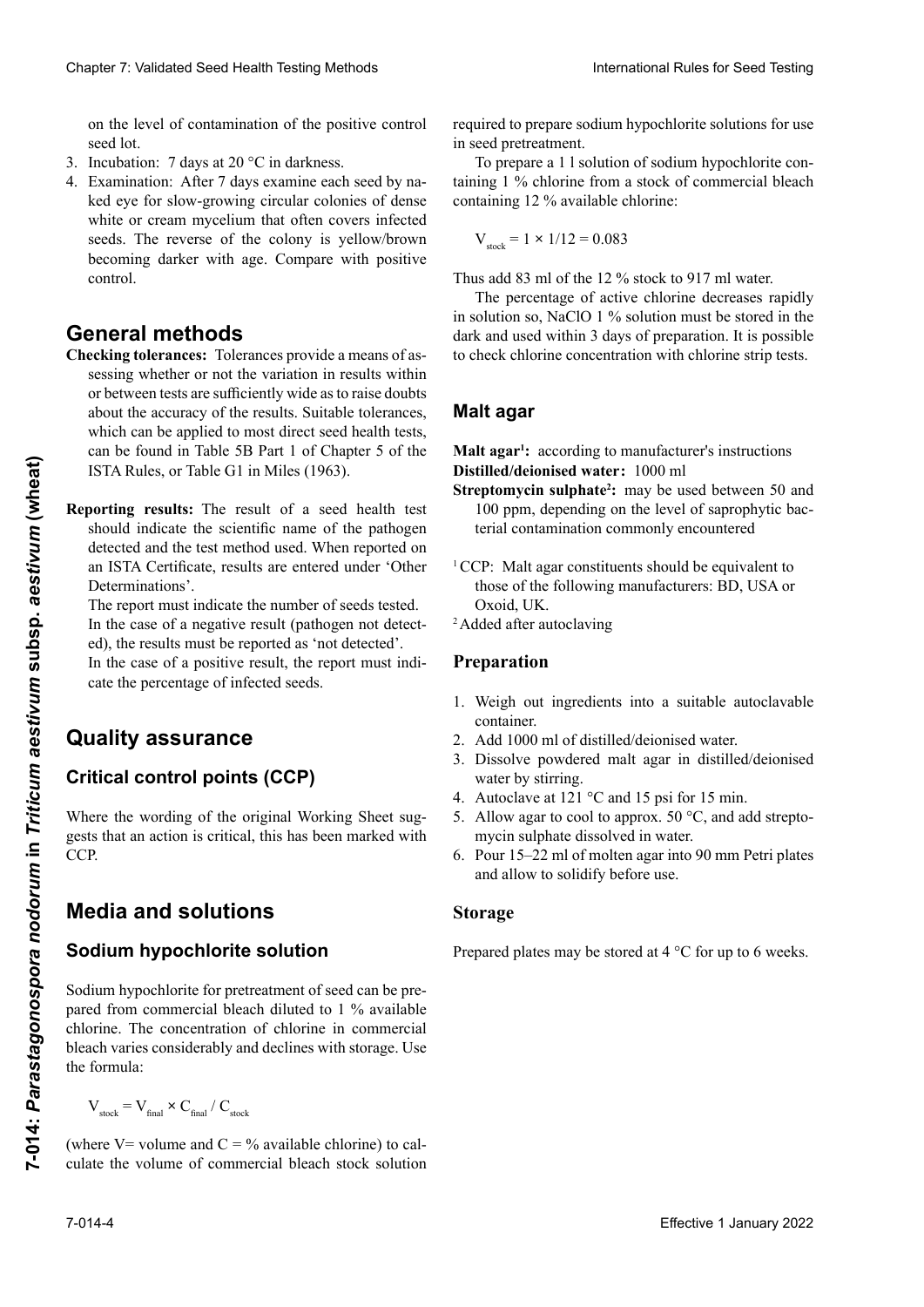

**Figure 1.** Slow growing, finely tufted, white aerial mycelium of *Parastagonospora* nodorum covering grain in an agar plate test.

## **Kartoffel-Dextrose-Agar (PDA) Potato dextrose agar Potato dextrose agar (PDA)**

instructions Potato dextrose agar<sup>1</sup>: according to manufacturer's

**Distilled/deionised water:** 1000 ml

Streptomycin sulphate<sup>2</sup>: may be used between 50 and 100 ppm, depending on the level of saprophytic bacterial contamination commonly encountered bacterias saprófitas comúnmente encontradas CCP : les constituants du PDA devraient être équivalents

the following manufacturers. BD, USA or Oxoid, UK.  $\frac{a}{\sqrt{a}}$  $\overline{P}$  Added after autoclaving <sup>1</sup> CCP: PDA constituents should be equivalent to those of <sup>2</sup> Added after autoclaving

- Preparation **Préparation Preparation**
- 1. Weigh out  $\frac{1}{2}$  Weight out 1. Weigh out ingredients into a suitable autoclavable container.
- 2. Add 1000 ml of distilled/deionised water.
- 2. Aug 1000 fill of district deformed water.  $\frac{1}{2}$  $\alpha$  by surring.  $\frac{1}{2}$ 2. Dissolve powdered FDA in distilled/deionised w  $2.$  Add T000 ml di distillée/défonsée water. 3. Dissolve powdered PDA in distilled/deionised water by stirring.
- 4. Autoclave at 15 psi and 121 °C for 15 min.
- 5. Allow agar to cool to approx. 50  $\degree$ C, and add streptomycin sulphate dissolved in water.
- 6. Pour 15–22 ml of molten agar into 90 mm Petri plates and allow to solidify before use.

### **Storage**

Prepared plates may be stored at 4 °C for up to 6 weeks.